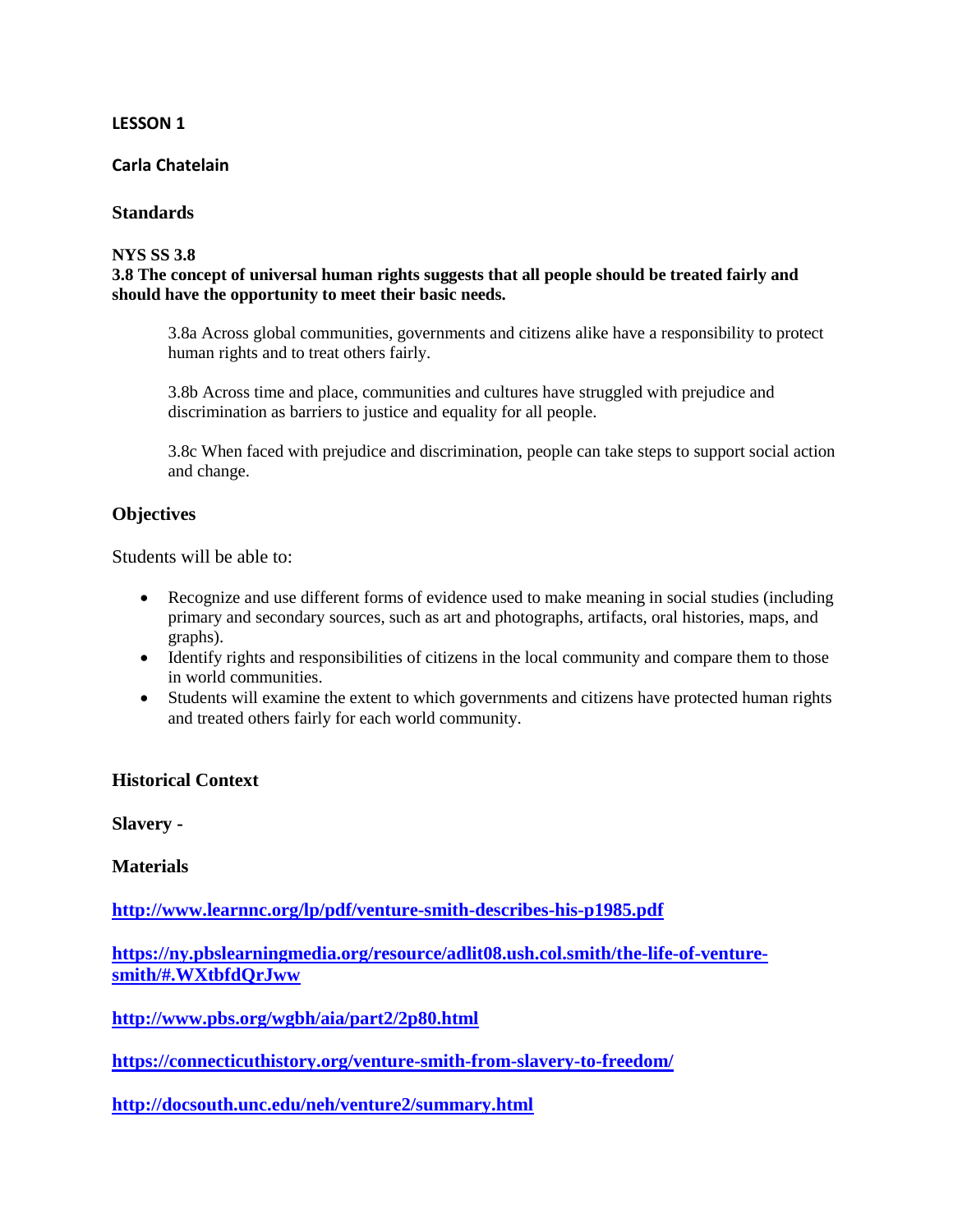### **<https://www.youtube.com/watch?v=TBl9LiQpTkM>**

### **Article**

### Venture Smith describes his enslavement

Venture Smith, *A Narrative of the Life and Adventures of Venture, a Native of Africa: But Resident above Sixty Years in the United States of America. Related by Himself.*(New London, Connecticut: C. Holt, 1798).

### **Procedure**

Prior to having students examine a photograph of Venture Smith's tombstone and land transfer, they will view a video about Venture Smith. Why do you think we are looking at this person? How does this begin to determine legal and economic definitions of person hood? Then:

- 1. Watch the video Venture Smith
- 2. Complete the graphic organizer about the person they learned about
- 3. Why do they think he is important?
- 4. Have students use the primary source graphic organizer to analyze the photograph from the article.
	- a. What do you see?
	- b. What else do you see?
	- c. How do you know?
	- d. Use the oral history graphic organizer to either complete the beginning, middle or advanced activities based on their abilities.
- 5. Explain to students that they will read the editor's note and discuss the background history before actually reading the eyewitness account.
- 6. Read the article and circle key words
	- a. Who is speaking?
	- b. What is the document?
	- c. When was it written?
	- d. How does the author explain the main idea?
	- e. Use the oral history graphic organizer to either complete the beginning or advanced activities based on their abilities.

http://www.loc.gov/teachers/usingprimarysources/resources/Analyzing Oral Histories.pdf

### **Assessment (optional)**

Students will answer the activity questions from the article.

They will share responses with their peers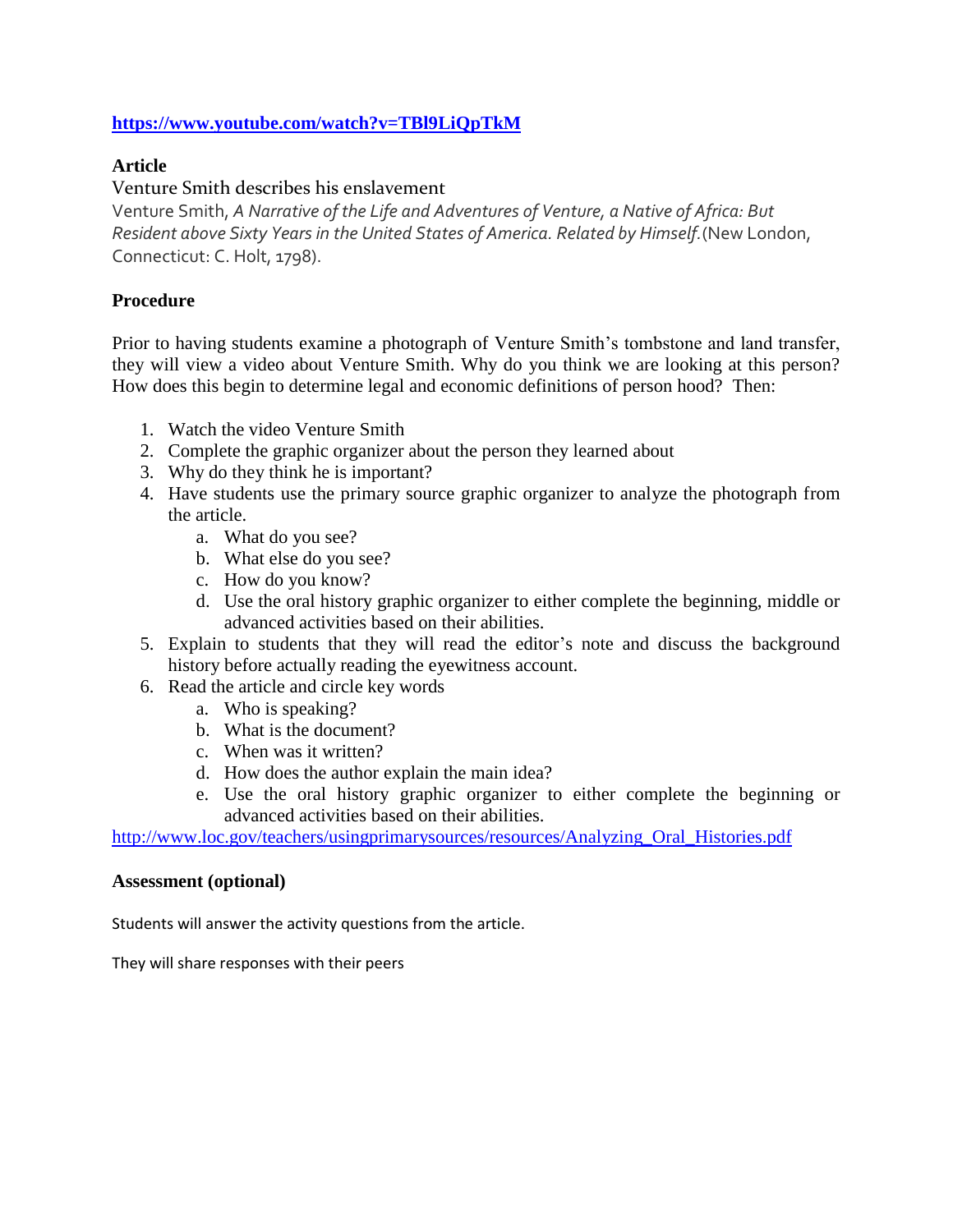# Venture Smith describes his enslavement

Venture Smith, *A Narrative of the Life and Adventures of Venture, a Native of Africa: But Resident above Sixty Years in the United States of America. Related by Himself.*(New London, Connecticut: C. Holt, 1798).

I was born at **[Dukandarra, in Guinea](http://www.learnnc.org/lp/editions/nchist-colonial/1985#comment-1023)**, about the year 1729. My father's name was Saungm Furro, Prince of the Tribe of Dukandarra. My father had three wives. [Polygamy](http://www.learnnc.org/lp/editions/nchist-colonial/1985#comment-1024) was not uncommon in that country, especially among the rich, as every man was allowed to keep as many wives as he could maintain. By his first wife he had three children. The eldest of them was myself, named by my father, Broteer. The other two were named Cundazo and Soozaduka. My father had two children by his second wife, and one by his third. I descended from a very large, tall and stout race of beings, much larger than the [generality of people in other parts of the globe,](http://www.learnnc.org/lp/editions/nchist-colonial/1985#comment-1025) being commonly considerable above six feet in height, and every way well proportioned.

[When I was about six years old] a message was brought by an inhabitant of the place where I lived the preceding year to my father, that that place had been invaded by a numerous army, from a nation not far distant, furnished with musical instruments, and all kinds of arms then in use; that**they were** [instigated by some white nation who equipped and sent them to subdue and possess the country;](http://www.learnnc.org/lp/editions/nchist-colonial/1985#comment-1026) that his nation had made no preparation for war, having been for a long time in profound peace that they could not defend themselves against such a formidable train of invaders, and must therefore necessarily evacuate their lands to the fierce enemy, and fly to the protection of some chief; and that if he would permit them they should come under his rule and protection when they had to retreat from their own possessions. He was a kind and merciful prince, and therefore consented to these proposals.

He had scarcely returned to his nation with the message, before the whole of his people were obliged to retreat from their country, and come to my father's [dominions.](http://www.learnnc.org/lp/editions/nchist-colonial/glossary#dominion)

He gave them every privilege and all the protection his government could afford. But they had not been there longer than four days before news came to them that the invaders had laid waste their country, and were coming speedily to destroy them in my father's territories. This affrighted them, and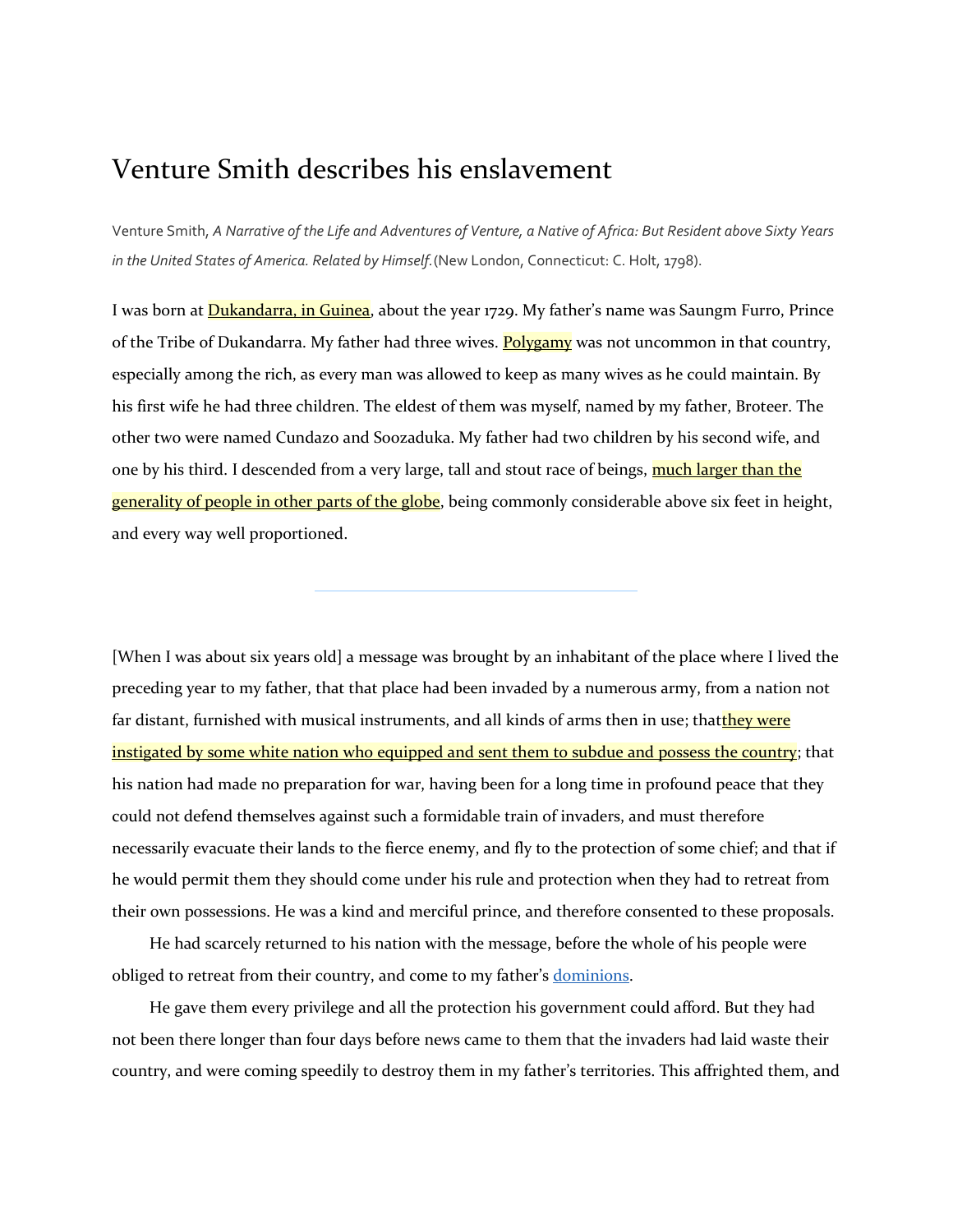therefore they immediately pushed off to the southward, into the unknown countries there, and were never more heard of.

Two days after their retreat, the report turned out to be but too true. A detachment from the enemy came to my father and informed him, that the whole army was encamped not far out of his dominions, and would invade the territory and deprive his people of their liberties and rights, if he did not comply with the following terms. These were to pay them a large sum of money, three hundred fat [cattle, and a great number of goats, sheep, asses, &c.](http://www.learnnc.org/lp/editions/nchist-colonial/1985#comment-1027)

My father told the messenger he would comply rather than that his subjects should be deprived of their rights and privileges, which he was not then in circumstances to defend from so sudden an invasion. Upon turning out those articles, the enemy pledged their faith and honor that they would not attack him. On these he relied and therefore thought it unnecessary to be on his guard against the enemy. But their pledges of faith and honor proved no better than those of other **[unprincipled](http://www.learnnc.org/lp/editions/nchist-colonial/1985#comment-1028) hostile** [nations;](http://www.learnnc.org/lp/editions/nchist-colonial/1985#comment-1028) for a few days after a certain relation of the king came and informed him, that the enemy who sent terms of accommodation to him and received tribute to their satisfaction, yet meditated an attack upon his subjects by surprise, and that probably they would commence their attack in less than one day, and concluded with advising him, as he was not prepared for war, to order a speedy retreat of his family and subjects. He complied with this advice.

The same night which was fixed upon to retreat, my father and his family set off about break of day. [The king](http://www.learnnc.org/lp/editions/nchist-colonial/1985#comment-1029) and his two younger wives went in one company, and my mother and her children in another. [We left our dwellings in succession, and my father's company went on first.](http://www.learnnc.org/lp/editions/nchist-colonial/1985#comment-1030)</u> We directed our course for a large shrub plain, some distance off, where we intended to [conceal](http://www.learnnc.org/lp/editions/nchist-colonial/glossary#conceal) ourselves from the approaching enemy, until we could refresh and rest ourselves a little. But we presently found that our retreat was not secure. For having struck up a little fire for the purpose of cookin[gvictuals,](http://www.learnnc.org/lp/editions/nchist-colonial/glossary#victuals) the enemy who happened to be encamped a little distance off, had sent out a scouting party who discovered us by the smoke of the fire, just as we were extinguishing it, and about to eat. As soon as we had finished eating, my father discovered the party, and immediately began to discharge arrows at them. This was what I first saw, and it alarmed both me and the women, who being unable to make any resistance, immediately betook ourselves to the tall thick reeds not far off, and left the old king to fight alone. For [some time I beheld him from the reeds defending himself with great courage and firmness,](http://www.learnnc.org/lp/editions/nchist-colonial/1985#comment-1031) till at last he was obliged to surrender himself into their hands.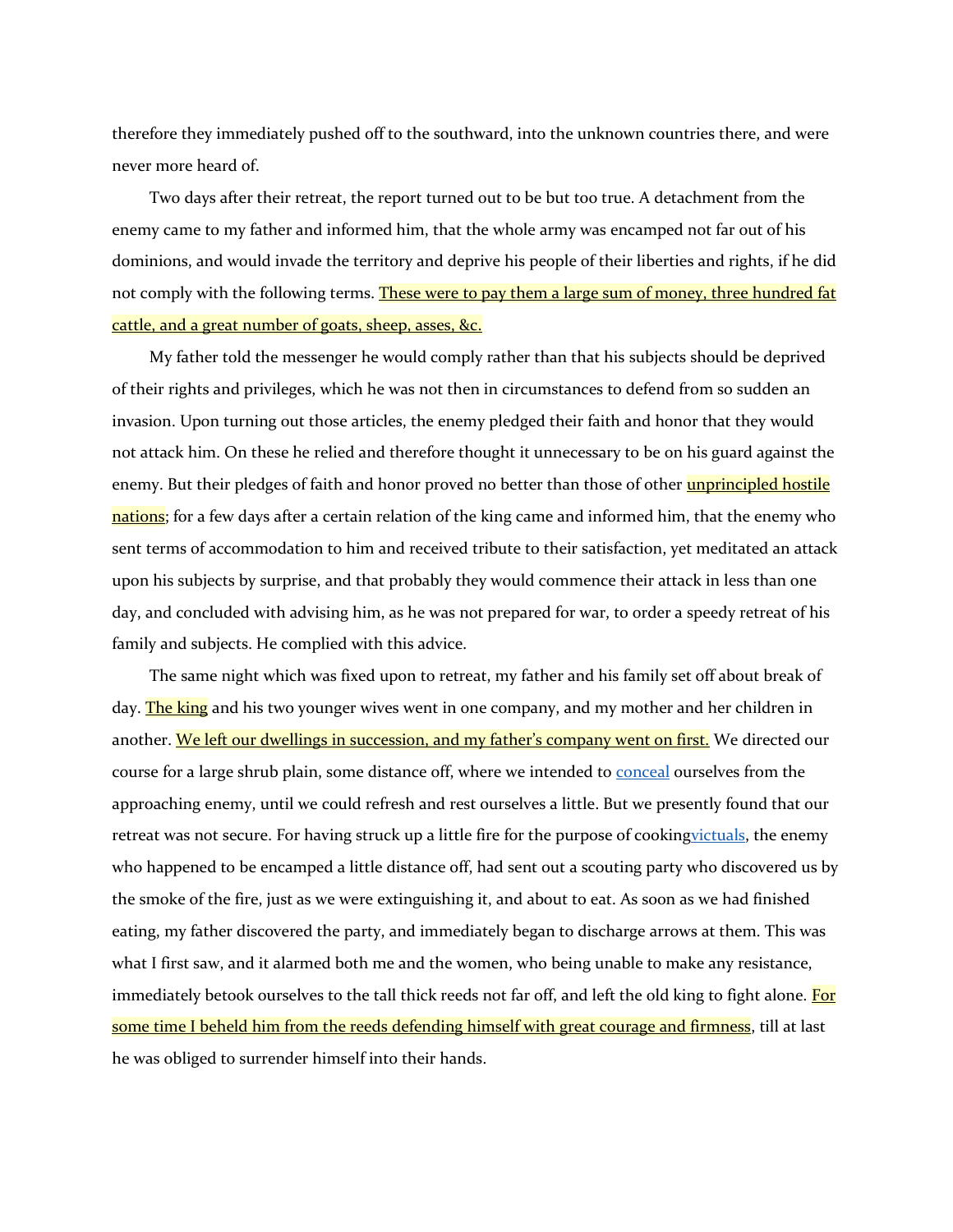They then came to us in the reeds, and the very first salute I had from them was a violent blow on the head with the fore part of a gun, and at the same time a grasp round the neck. **I then had a rope** [put about my neck, as had all the women in the thicket with me,](http://www.learnnc.org/lp/editions/nchist-colonial/1985#comment-1032) and were immediately led to my father, who was likewise [pinioned](http://www.learnnc.org/lp/editions/nchist-colonial/glossary#pinion) and haltered for leading. In this condition we were all led to the camp. The women and myself being pretty submissive, had tolerable treatment from the enemy, while my father was closely interrogated respecting his money which they knew he must have. But as he gave them no account of it, [he was instantly cut and pounded on his body with great inhumanity,](http://www.learnnc.org/lp/editions/nchist-colonial/1985#comment-1033) that he might be induced by the torture he suffered to make the discovery. All this availed not in the least to make him give up his money, but [he despised all the tortures which they inflicted,](http://www.learnnc.org/lp/editions/nchist-colonial/1985#comment-1034) until the continued exercise and increase of torment, obliged him to sink and expire.

He thus died without informing his enemies of the place where his money lay. I saw him while he was thus tortured to death. The shocking scene is to this day fresh in my mind, and I have often been overcome while thinking on it. He was a man of [remarkable stature.](http://www.learnnc.org/lp/editions/nchist-colonial/1985#comment-1035) I should judge as much as six feet and six or seven inches high, two feet across his shoulders, and every way well proportioned. He was a man of remarkable strength and resolution, affable, kind and gentle, ruling with equity and moderation.

The army of the enemy was large, **I should suppose consisting of about six thousand men**. Their [leader was called Baukurre.](http://www.learnnc.org/lp/editions/nchist-colonial/1985#comment-1037) After destroying the old prince, they decamped and immediately marched towards the sea, lying to the west, taking with them myself and the women prisoners. In the march a scouting party was detached from the main army. To the leader of this party I was made waiter, having to carry his gun, &c. —As we were a scouting we came across a herd of fat cattle, consisting of about thirty in number. These we set upon, and immediately wrested from their keepers, and afterwards converted them into food for the army. The enemy had remarkable success in destroying the country [wherever they went.](http://www.learnnc.org/lp/editions/nchist-colonial/1985#comment-1038) For as far as they had penetrated, they laid the habitations waste and captured the people. The distance they had now brought me was about four hundred miles. All the march I had [very hard tasks imposed](http://www.learnnc.org/lp/editions/nchist-colonial/1985#comment-1039) on me, which I must perform on pain of punishment. I was obliged to carry on my head a large flat stone used for grinding our corn, weighing as I should suppose, as much as 25 pounds; besides victuals, mat and cooking utensils. Though I was pretty large and stout of my age, yet these **[burthens](http://www.learnnc.org/lp/editions/nchist-colonial/1985#comment-1040)** were very grievous to me, being only about six years and an half old.

[We were then come to a place called Malagasco.](http://www.learnnc.org/lp/editions/nchist-colonial/1985#comment-1041) —When we entered the place we could not see the least appearance of either houses or inhabitants, but upon stricter search found, that instead of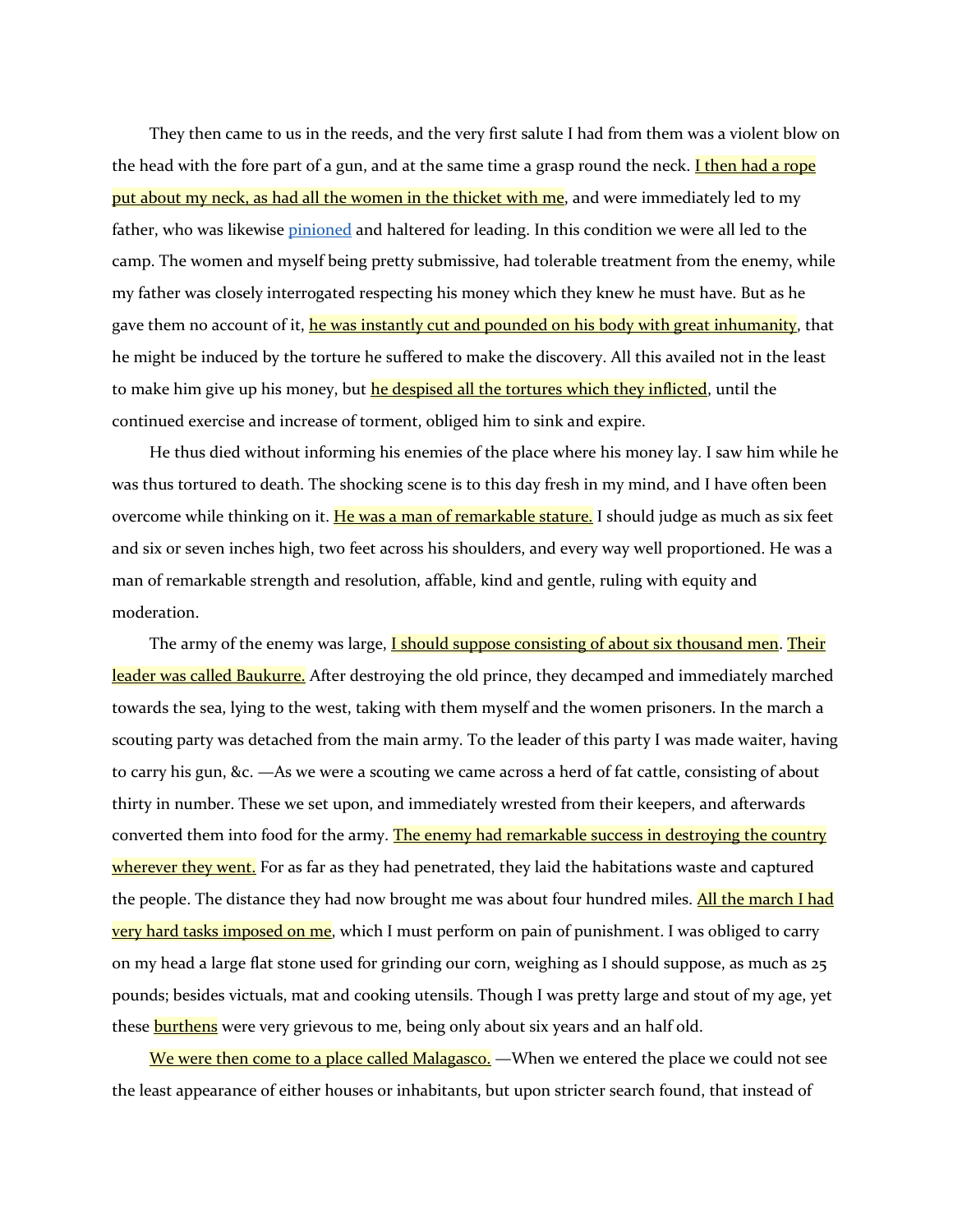houses above ground they had dens in the sides of hillocks, [contiguous](http://www.learnnc.org/lp/editions/nchist-colonial/glossary#contiguous) to ponds and streams of water. In these we perceived they had all hid themselves, as I suppose they usually did upon such occasions. In order to compel them to surrender, the enemy contrived to smoke them out with [faggots.](http://www.learnnc.org/lp/editions/nchist-colonial/glossary#faggot) These they put to the entrance of the caves and set them on fire. While they were engaged in this business, to their great surprise some of them were desperately wounded with arrows which fell from above on them. This mystery they soon found out. They perceived that the enemy discharged these arrows through holes on the top of the dens directly into the air.--Their weight brought them back, point downwards on their enemies heads, whilst they were smoking the inhabitants out. The points of their arrows were poisoned, but their enemy had an antidote for it, which they instantly applied to the wounded part. The smoke at last obliged the people to give themselves up. They came out of their caves, first spatting the palms of their hands together, and immediately after extended their arms, crossed at their wrists, ready to be bound and pinioned. I should judge that the dens above mentioned were extended about eight feet horizontally into the earth, six feet in height and as many wide. They were arched over head and lined with earth, which was of the clay kind, and made the surface of their walls firm and smooth.

The invaders then pinioned the prisoners of all ages and sexes indiscriminately, took their flocks and all their effects, and moved on their way towards the sea. On the march the prisoners were treated wit[hclemency,](http://www.learnnc.org/lp/editions/nchist-colonial/glossary#clemency) on account of their being submissive and humble. Having come to the next tribe, the enemy laid siege and immediately took men, women, children, flocks, and all their valuable effects. They then went on to the next district which was contiguous to the sea, called in Africa, Anamaboo. The enemies provisions were then almost spent, as well as their strength. The inhabitants knowing what conduct they had pursued, and what were their present intentions, improved the favorable opportunity, **attacked them, and took enemy, prisoners; flocks and all their effects**. I was then taken a second time. [All of us were then put into the castle, and kept for market.](http://www.learnnc.org/lp/editions/nchist-colonial/1985#comment-1044) On a certain time I and other prisoners were put on board a canoe, under our master, and rowed away to a vessel belonging to Rhode-Island, commanded by capt. Collingwood, and the mate Thomas Mumford. While we were going to the vessel, our master told us all to appear to the best possible advantage for sale. I was bought on board by one Robertson Mumford, steward of said vessel, for four gallons of rum, and a piece of calico, and called **VENTURE**, on account of his having purchased me with his own private venture. Thus I came by my name. All the slaves that were bought for that vessel's cargo, were two hundred and sixty.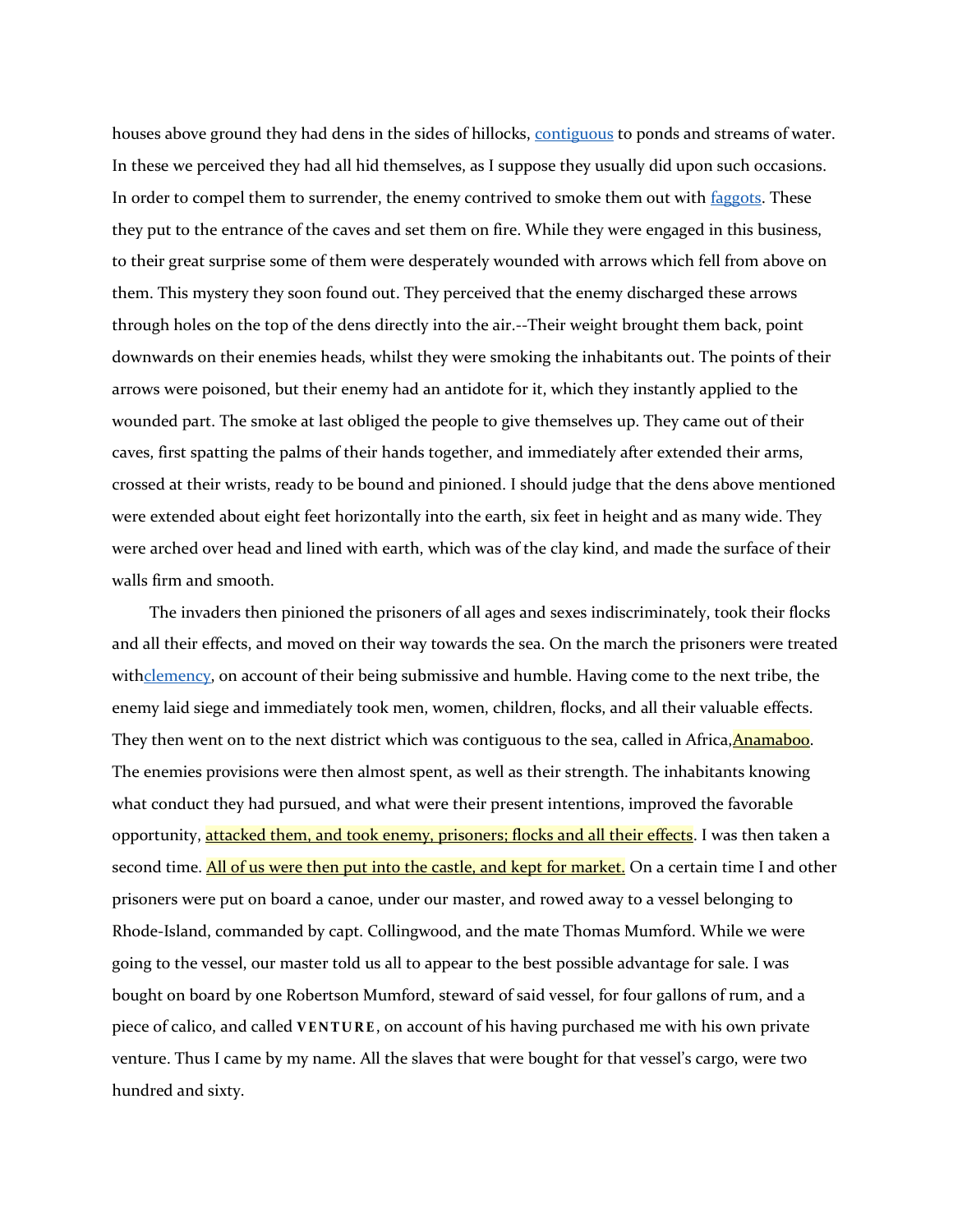# **Venture Smith, from Slavery to Freedom**

## *By John Wood Sweet*

Out of almost 12 million African captives who embarked on the Middle Passage to the Americas, only about a dozen left behind first-hand accounts of their experiences. One of these was Venture Smith, whose *A Narrative of the Life and Adventures of Venture, a Native of Africa: But Resident above Sixty Years in the United States of America. Related by Himself* was published in [New London,](http://connecticuthistory.org/towns-page/new-london/) Connecticut in 1798.

Smith's brief, dramatic account is a powerful reminder of colonial Connecticut's diversity, shaped by networks of migration and trade that extended not just to England but also to the West Indies and West Africa. His story is a reminder that alongside the war over political principles and national autonomy waged by Revolutionary New Englanders there was another, bitterly fought struggle over slavery, freedom, and equality.

## **A Child Named Broteer**

Around 1730, in a place called Dukandarra in the savannah region of West Africa, a family named its new child Broteer. According to the narrative, his father, a local leader, exercised authority with honor and generosity. His mother was one of several wives. In time, young Broteer worked tending large herds of sheep. Their world was turned upside down when a marauding army threatened, betrayed, and ultimately overwhelmed their people. Broteer looked on as the army tortured and killed his father for refusing to disclose the location of his treasure. Broteer was taken captive and marched to the coastal slave-trading center Anomabo (in present-day Ghana) for sale.

As Broteer later recalled, an officer on a Rhode Island slaver commanded by a "Captain Collingwood" purchased him for "four gallons of rum and piece of calico cloth." The vessel was probably the *Charming Susannah*, which departed Newport in late 1738 and returned in September 1739. Renamed Venture by his captors, Broteer survived the smallpox epidemic that ravaged the ship during the Middle Passage, and while most of the surviving captives were sold in Barbados, he was brought to New England.

In Newport, where the slave traders landed Venture, and in the fertile New York and Connecticut farmland along the eastern end of Long Island Sound where he spent the next three decades, as many as one in five people were of African origin.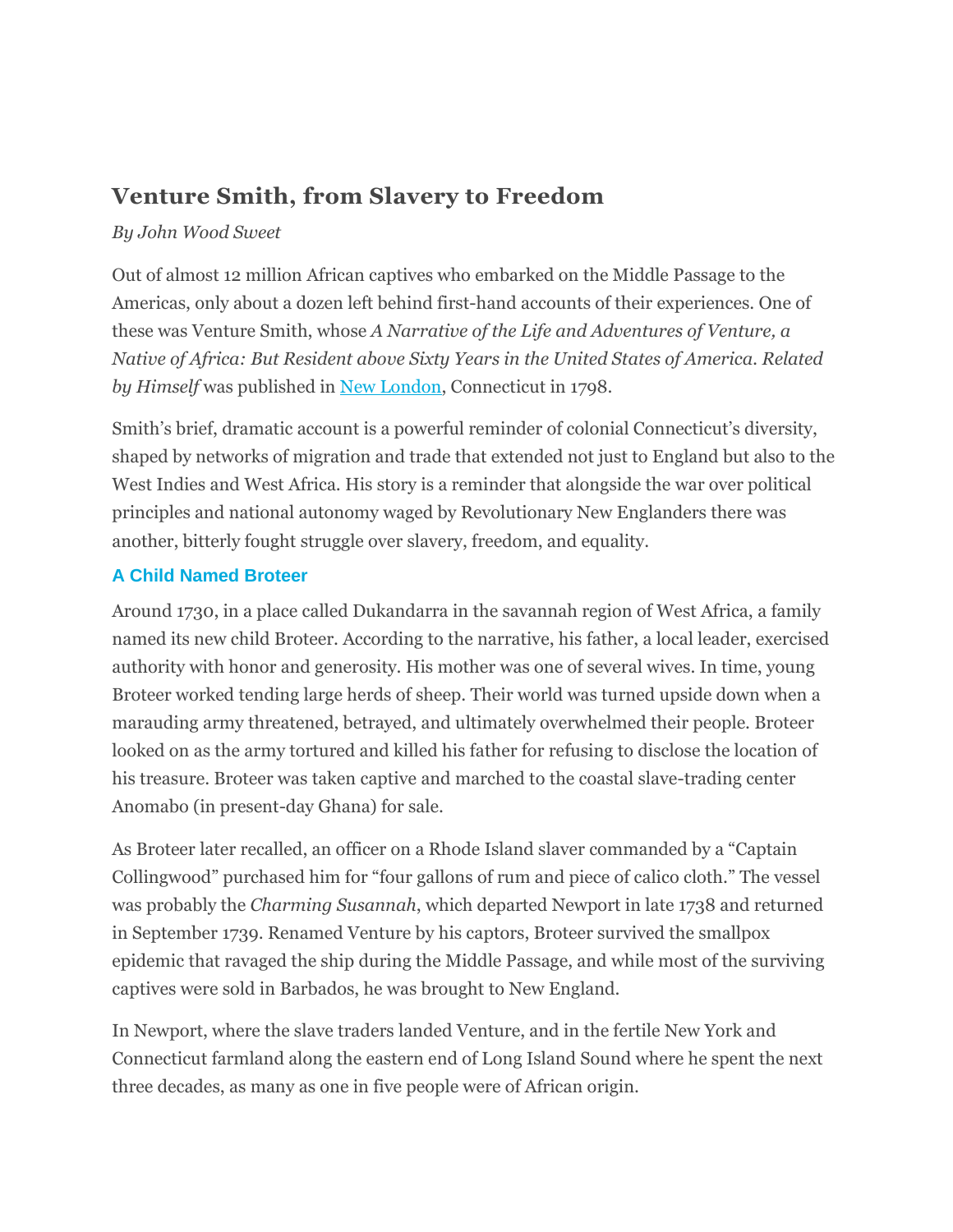## **A Man Called Venture**

Smith's account of slavery emphasized two things: the system's violence and injustice, and the bargaining power he gained through his extraordinary physical strength and selfdiscipline. During the 1740s and early 1750s, George Mumford owned Venture. Mumford rented Fisher's Island from members of the Winthrop family. He operated the 3,000-acre property as a large, commercial farm, raising mostly sheep and dairy cows.

In his mid-20s, Venture married a fellow slave named Meg. And, soon thereafter, he made an unsuccessful runaway attempt. A newspaper advertisement placed by his owner in April 1754 confirms this account and offers the only contemporary physical description of Venture: "he is a very tall Fellow, 6 feet 2 Inches high, thick square Shoulders, Large bon'd, mark'd in the Face, or scar'd with a Knife in his own Country."

Soon thereafter, Mumford sold Venture to a farmer named Thomas Stanton II in [Stonington,](http://connecticuthistory.org/towns-page/stonington/) Connecticut. Venture convinced his new master to purchase his wife Meg, but Venture's relationships with the Stantons were marked by betrayal and violence.

At one point around 1760, Venture intervened in a conflict between his wife and Mrs. Stanton. His master retaliated by clubbing him brutally and stealing the money he and Meg had been saving up to purchase their freedom. Venture complained to a local justice of the peace to no avail. Ultimately, Venture was sold to Oliver Smith, a small-scale Stonington merchant, and they reached a deal whereby Venture earned the money to purchase his freedom through various kinds of work, including cutting vast amounts of cordwood. It was in honor of the one master who did not betray or cheat him that Venture adopted the surname "Smith."

## **Freedom Brings Success and Struggle**

As a newly free man, Venture Smith set out earning money and investing it so that he could reunite with and support his family. Thomas Stanton still owned Meg and their two sons, and a member of Mumford family owned their eldest child, Hannah.

Smith worked as a sailor on a whaling expedition, fished, and cut cordwood in various places around Long Island Sound. He also invested in land. In 1770, he bought a 26-acre parcel that bordered the farm of his former master Thomas Stanton. (That area is now the Barn Island Wildlife Preserve.)

In 1775, he used proceeds from the sale of this land to purchase a small piece of land on Haddam Neck, Connecticut, where he cut lumber. Within a few years, his land in Haddam Neck grew to over 100 acres. There, he reunited his family and pursued a variety of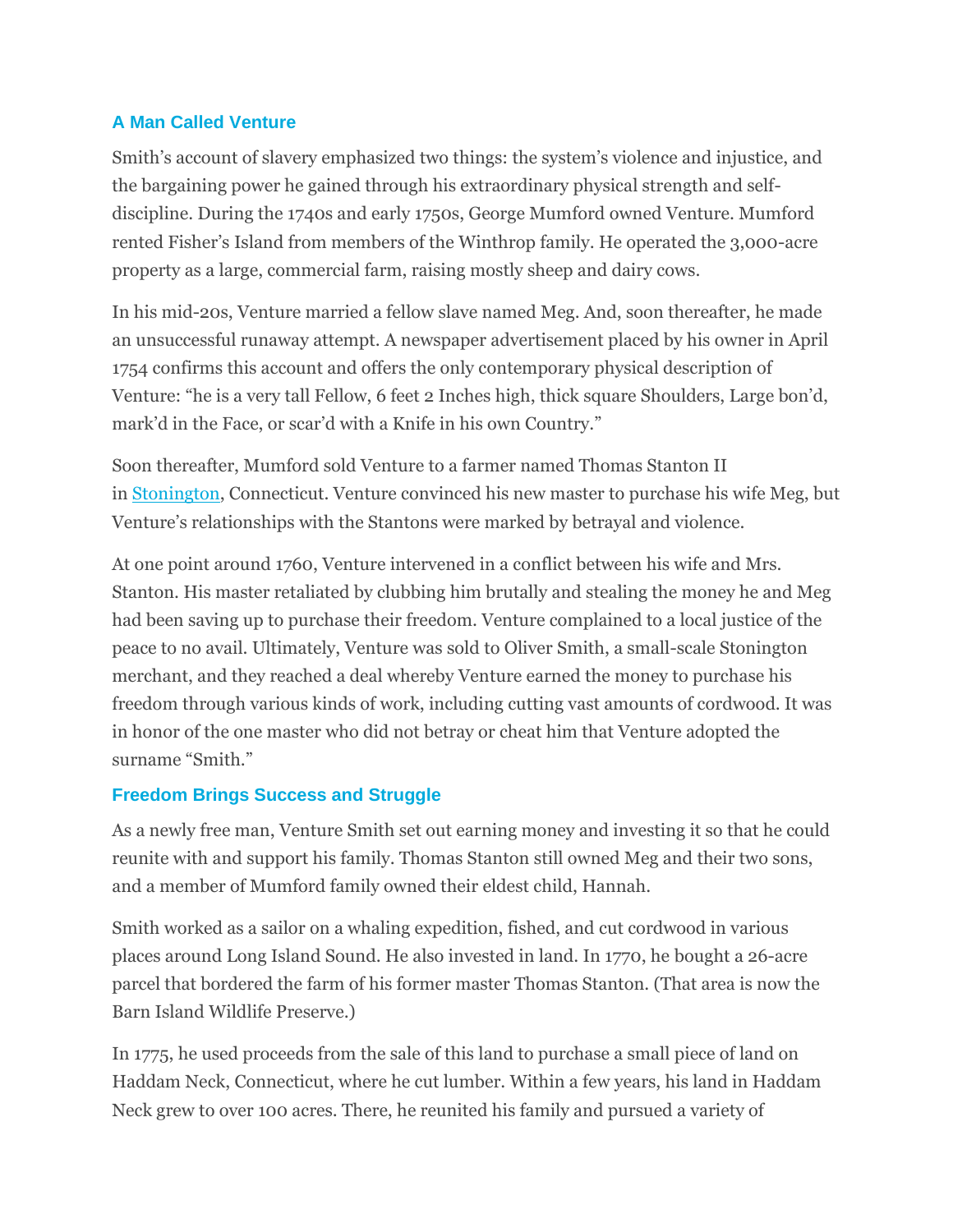entrepreneurial activities–farming, lumbering, fishing, and working as a small-scale trader along the [Connecticut River](http://connecticuthistory.org/the-connecticut-river/) and the east end of Long Island Sound.

Recent archaeological excavations of his homestead, now owned by the Connecticut Yankee Utility Company, uncovered the remains of a house and barn as well as ancillary storage buildings, a blacksmith shop, and a dry dock for repairing boats. But Smith's account makes it clear that as proud as he was of his successes, he was also conscious of the obstacles that had been placed in his path. Long after he became free, unscrupulous and sometimes openly racist men continued to cheat him in business transactions. And the courts could not be relied upon to give him equal justice.

## **The Story He Told**

By the time Smith prepared his life story for publication in 1798, he was showing the signs of his old age: his strong, tall body was bowed and he was going blind. Since he was not literate, he must have had help getting his story written down. This may have been Elisha Niles, a local schoolteacher, but no contemporary evidence has surfaced to support this attribution. The narrative was published by a very politically active newspaper publisher. Nonetheless, there is good reason to believe that the *Narrative* as published in 1798 reflects Smith's own distinctive voice.

In many cases, specific details he mentions can be corroborated with contemporary evidence. But more importantly, the tone of his narrative and his emphases are distinctive and unusual and therefore unlikely to reflect the influence of others. Smith emphasized continuities between life in West Africa and in North America; he emphasized the violence of slavery in New England, and he described his struggle for freedom and equality as a lopsided series of struggles rather than as a simple consequence of the spirit of freedom and revolution that swept the new nation.

Venture Smith died in 1805. He was buried in the graveyard of the First Congregational Church in [East Haddam.](http://connecticuthistory.org/towns-page/east-haddam/) Alongside him are buried his wife Meg, who died several years later, and other members of their family. Smith's gravestone, which can be seen there to this day, was carved by John Isham, a well-known carver in the region. It describes him as "Venture Smith, African. Tho the son of a King he was kidnapped and sold as a slave but by his industry he acquired Money to Purchase his Freedom." Since then, he has been widely remembered in the region for his industry, integrity, and successes.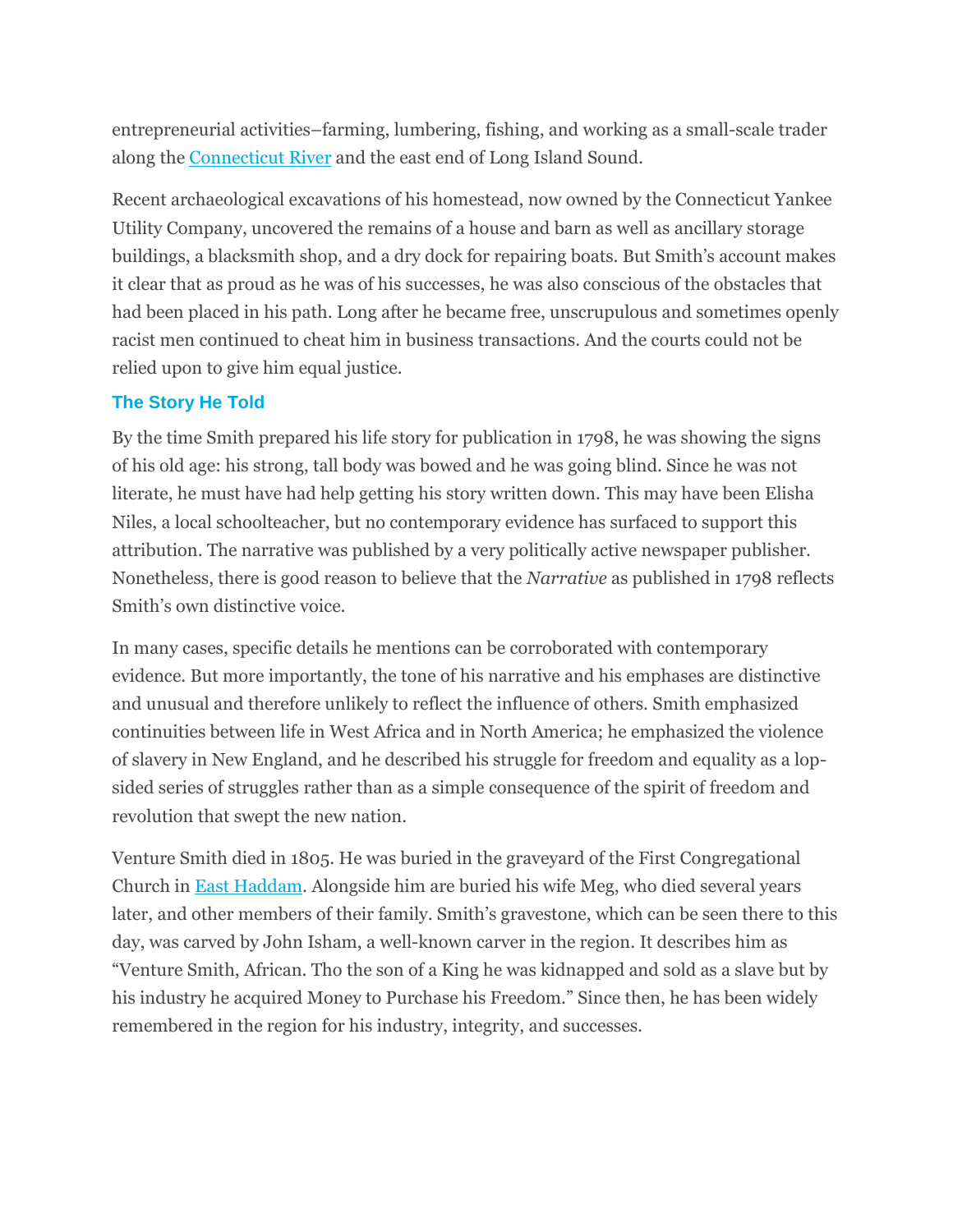*John Wood Sweet, PhD, is an associate professor of history at the University of North Carolina at Chapel Hill and is currently working on a book entitled* The Captive's Tale: Venture Smith and the Ordeal of the Colonial Atlantic*.*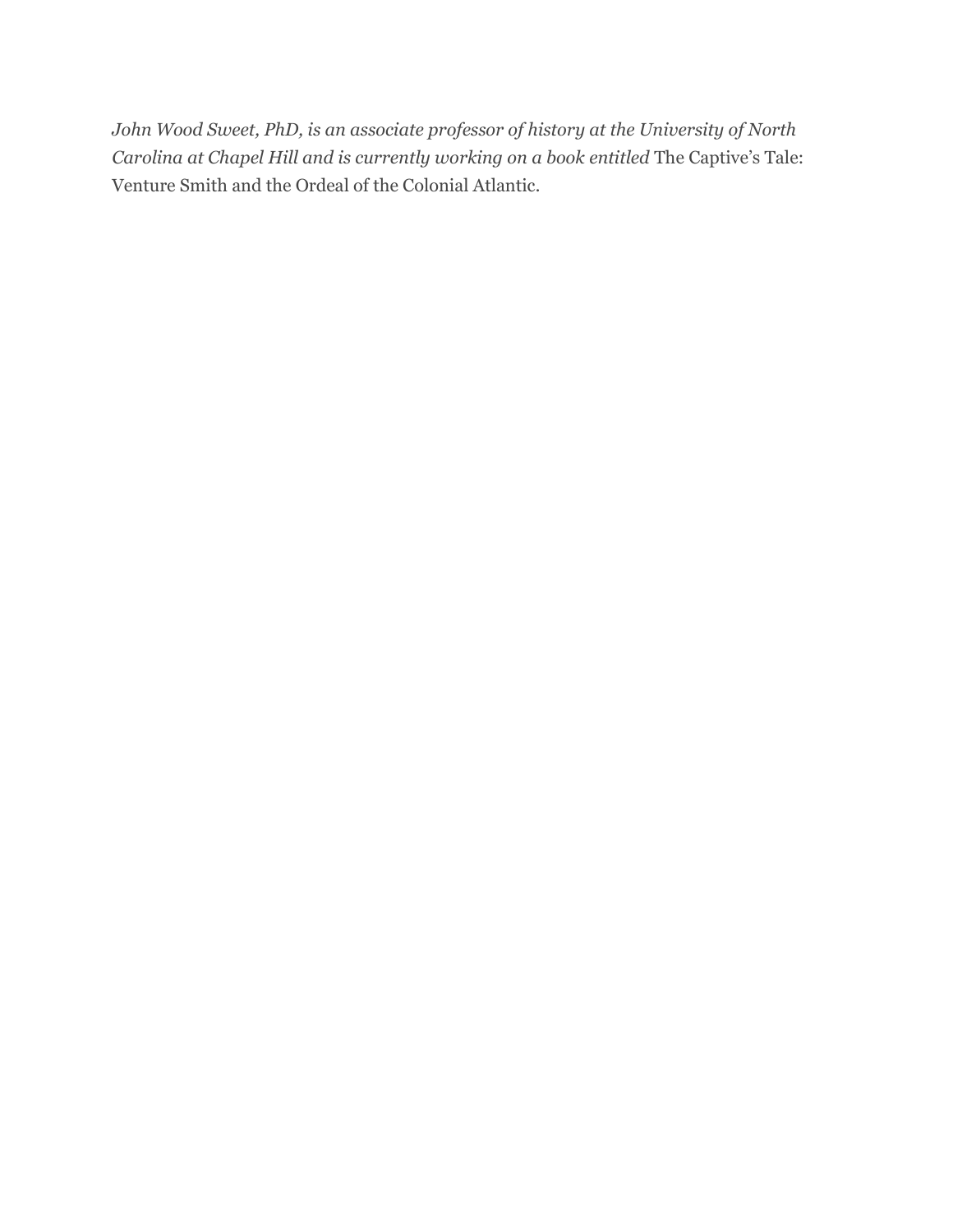### Venture Smith, 1729?-1805

#### **A Narrative of the Life and Adventures of Venture, a Native of Africa, but Resident Above Sixty Years in the United States of America. Related by Himself. New London: Printed in 1798. Reprinted A. D. 1835, and Published by a Descendant of Venture. Revised and Republished with Traditions by H. M. Selden, Haddam, Conn., 1896** Middletown, Conn.: J. S. Stewart, 1897.

#### **Summary**

Venture Smith was born ca. 1729 in Dukandarra, Guinea, the oldest son of a prince. When he was a young child, he and his family were taken prisoner by an invading army, and his father was killed for refusing to comply with their demands. Following his father's brutal murder, Smith and his family were taken captive. When another army defeated his captors, Smith was sold to Robertson Mumford, and they departed for Barbados and Rhode Island. He grew up as a household slave and married Meg, another of Mumford's slaves, when he was 22. Shortly after, he and a few fellow slaves attempted to escape, but their plan was aborted. Smith and his wife were then sold to Thomas Stanton. Smith describes the conflicts he encountered with his new master's family and tells how he purchased freedom for his wife and family by hiring himself out to others, cutting wood, farming, and fishing. He eventually bought property in East- Haddam, New York, and continued to amass and cultivate adjacent property, eventually acquiring over one hundred acres. He died in September 1805.

In 1798, when he was 69, Venture Smith dictated his narrative to Elisha Niles, a Connecticut schoolmaster. Throughout the work, Smith emphasizes his desire for acceptance and assimilation into American society and his disappointment that his material success does not remove the limitations he faces. In addition to expressing frustrations about the insurmountable disparity between whites and blacks, Smith continues his narrative with several instances of his being cheated out of money or property by other blacks. He concludes by briefly describing the infirmities of his old age.

**Works Consulted:** Andrews, William L., *To Tell a Free Story: The First Century of Afro-American Autobiography, 1760-1865*, Urbana, IL: University of Illinois Press, 1986; Andrews, William L., Frances Smith Foster, and Trudier Harris, eds., *The Oxford Companion to African American Literature*, New York: Oxford University Press, 1997; Garraty, John A. and Mark C. Carnes, eds.,*American National Biography*, vol. 20, New York: Oxford University Press, 1999.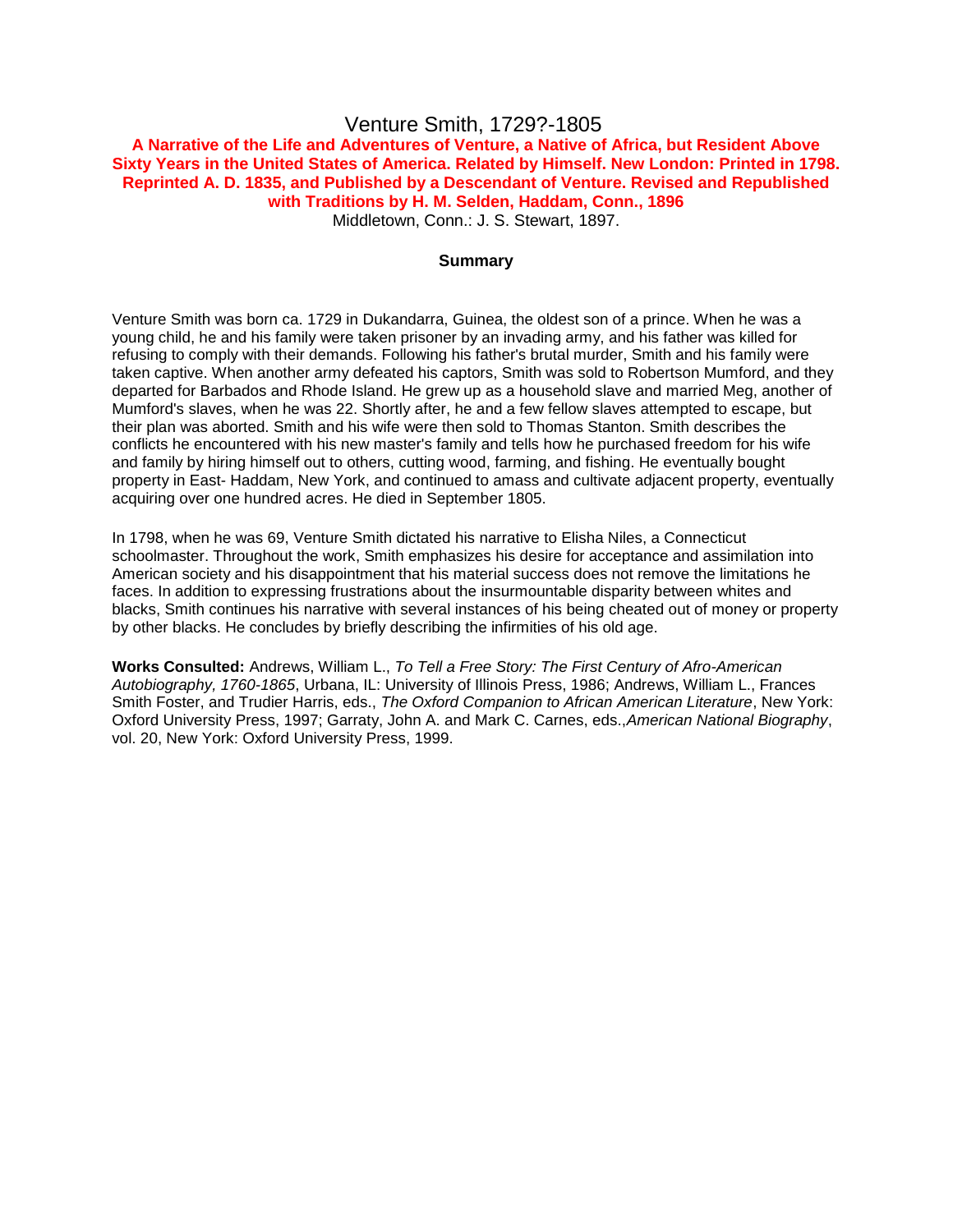

Venture Smith's headstone – David C. Nelson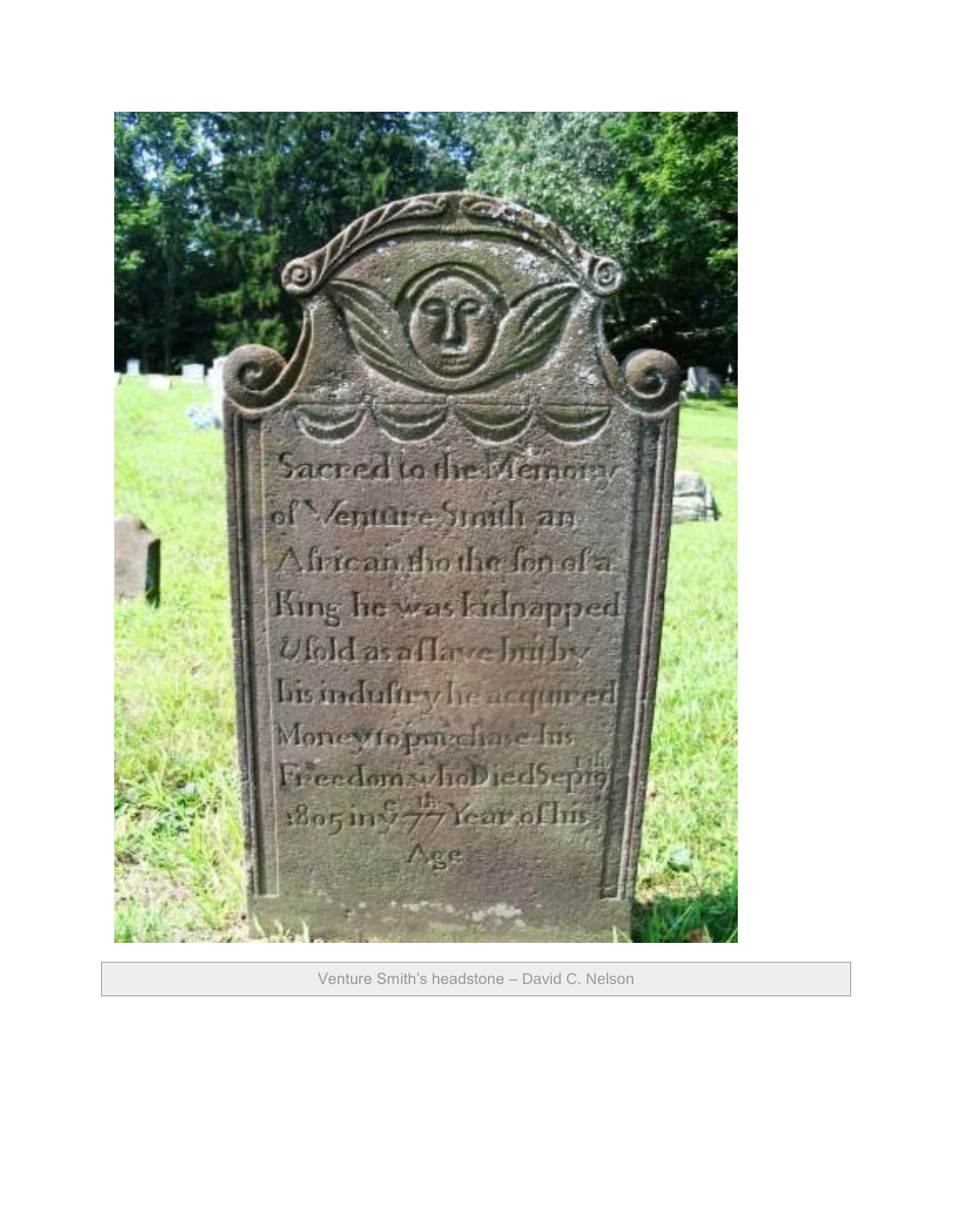To all People to whom thefe Prefents [hall Gome, Greeting. all People to whom they I had Bingham of Eaft Staddam For the Confideration of Spenty Pounds Loughl money full Satisfaction, of Venture a free negro Refident in Fladdam in the County of Do Give, Grant, Bargain, Sell and Confirm unto the faid Venture & his heir & affigns forever One Certain Irad of Land<br>Lying in a Haddam Bounded as follows torzi Begining at a take<br>With which is the northeast Corner of Francis Chapmans Sand<br>Hones in Capt Jefeph Schommans Land ab to the fifting Cove thence by so Cove to the fift mentioned Bounds Lo Babe and to Doluthe above Granted and Bargained Premifies, with the Appurtenances thereof, unto hirry the faid Venture with the Appurtenances thereof, unto Merry the faid Wersters cy<br>and their own proper Wie and Behoof. AND ALSO, The faid Bings for ever, to his and their own proper Ufe and Behoof. AND ALSO, the faid Berg Loves to the Southern Company Heirs, Executors and Administrators, Covenant with the faid Benefits as a good indefeatible<br>
Solution and the Enfecting of the Pref fel & orter<br>bargained Premiffes to Heirs for ever. to WARRANT and defend the above granted and<br>
the faid Varters.<br>
Theirs and Affigns, sgainft all Claims and<br>
Hand and Seal the 3<sup>2</sup> Demands whatforver. have derevoid for some Hand and Seal the a law WITRESS WHEREOF of the Reign of Our Sovereign Lord G E O R G E the Third, of GREAT-BRITAIN, &c. KING, Anne Demini, 1 7 7th Akef Bing heros S, alleaf Abel Bing ham & a Seal Signal, feeled and delivered Aartford County for Saff Harden, Marks. 1775 Samuel Huntergton Destanally approved abel Bingham Signer& Devetty Stuntington Scaler of the foregoing Influencet & School Procorded april 18.175 Samuel Angloryton falls Part

Venture Smith's first real-estate purchase in East Haddam, 1775 – Digitized by Cameron Blevins from the land records of the town of Haddam